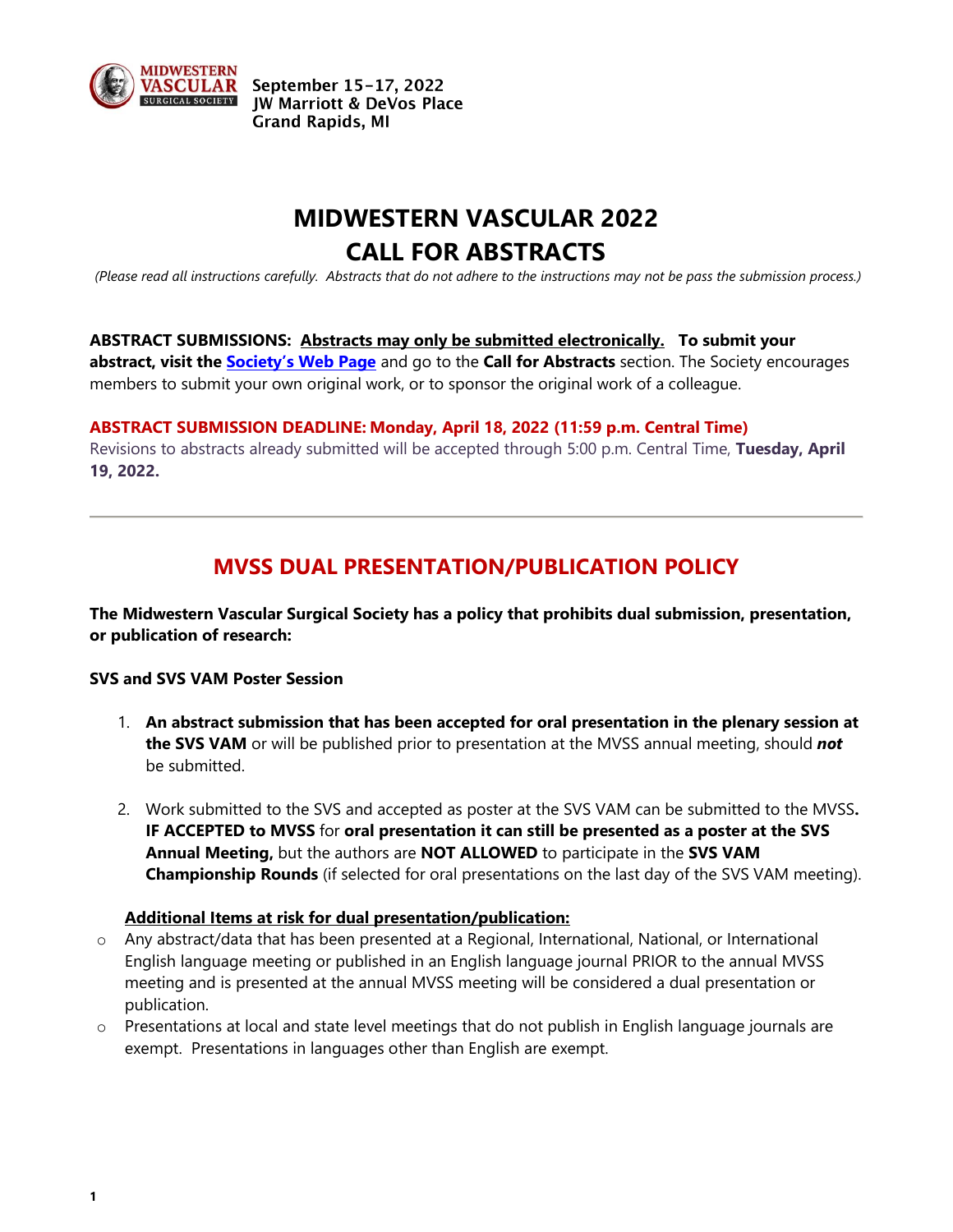## **Items under consideration for presentation at the MVSS annual meeting:**

 $\circ$  Items submitted to the MVSS for consideration for presentation at the annual MVSS meeting shall not be published in an English language journal before the annual MVSS meeting. Furthermore, at the time of abstract submission to the MVSS, the data shall not be under review for publication in a peerreview English language journal.

### **Penalty for dual publication or dual presentation:**

o Both the submitter and the senior author may be barred from submitting abstracts/data to the MVSS for 3 years. The department chair of the submitter and senior author may be notified by letter.

### **Due process:**

 $\circ$  The Executive Committee of the MVSS will review the case and render a decision within 3 months of the discovered dual publication or presentation. The submitter and/or senior author may appeal the decision to the MVSS within 90 days of notification. The MVSS will complete the process within 6 months following initiation of the appeal.

## **ABSTRACT SUBMISSION POLICIES**

#### **ACCME Disclosure**

Authors are required to complete the Conflict-of-Interest section when submitting an abstract. Your submission will not be complete until your CME information is entered.

## **ACCME Policy on Employees of Commercial Interests**

Industry employees can be authors but *cannot be presenters* if the content of the abstract relates to the business lines and products of its employer.

## **JOURNAL OF VASCULAR SURGERY PUBLICATIONS**

#### *Journal of Vascular Surgery Publications*

Abstracts accepted for presentation at Midwestern Vascular 2022 will be published online in the **October** issue of the *Journal of Vascular Surgery.* The author confirms that the data in this abstract are accurate and final and will not be changed in the subsequent manuscript. It is imperative that the abstracts be accurate and final, as when published, they will be citable.



**Abstracts Submitted for Midwestern Vascular 2022 must adhere to the Abstract Preparation Instructions from the** *Journal of Vascular Surgery Publications* **regarding formatting, graphics, and tables. These instructions are noted on the next page. If the preparation of the abstract does not adhere to these instructions, your table(s) and/or graphic(s) WILL NOT be included for publication.**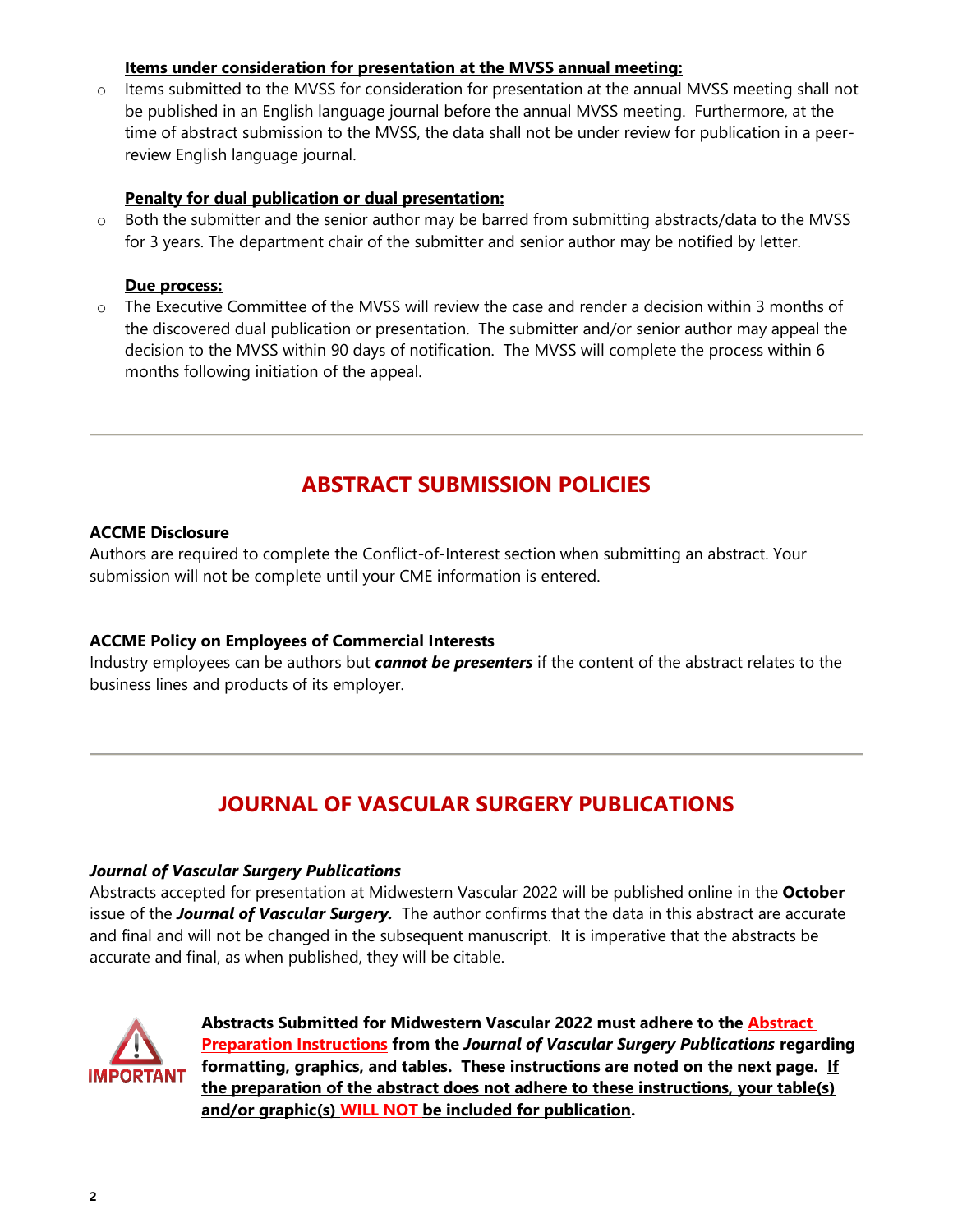## **Figures**

Figures+Tables must not exceed (2) two for each abstract. Figures must be the original, unpublished property of the authors, or permission must be included if the author is using the figure from another source.

In MSWord, each figure must span 3 inches and all text and graphics must be easily legible at this size. Sketches must be done by a professional artist. Sketches that are not neat and professional will not be published. Figures must NOT contain patient information and empty space surrounding the figure must be cropped out. Figures must be separate from each other so they can be arranged properly in the Journal. **Figures must be referenced in the abstract and each figure must include a title**.

For example:



*Figure 1. Intenstity map demonstrating variation in median annual endovenous therapy (EVT) services per provider by county*

## **Tables**

Tables+Figures must not exceed (2) two for each abstract. Tables must be the original, unpublished property of the authors, or permission must be included if the author is using the table from another source.

Tables must be editable in the MSWord document. Tables may not contain information that could identify patients. Tables must use 12-point Times New Roman font and must NOT span more than one page in the Word Document. **Tables must be cited in the abstract, include a title, and all columns and/or rows must be labeled.**

Example:

Table I. Demographic Data following reconstruction.

| $\cdot$<br>Data<br>Heading | <br>-<br>Heading<br>Data<br>- |
|----------------------------|-------------------------------|
| 547                        | r n 7<br>603                  |

 **Previously published images. It is highly recommended that you submit only your own original work with your abstract.** If any part of your submission has been previously published, or is not the original work of the authors, you must give full credit to the original source in the legend, or in the abstract text. A letter from the original source giving permission to reproduce the figure must be uploaded with the submission.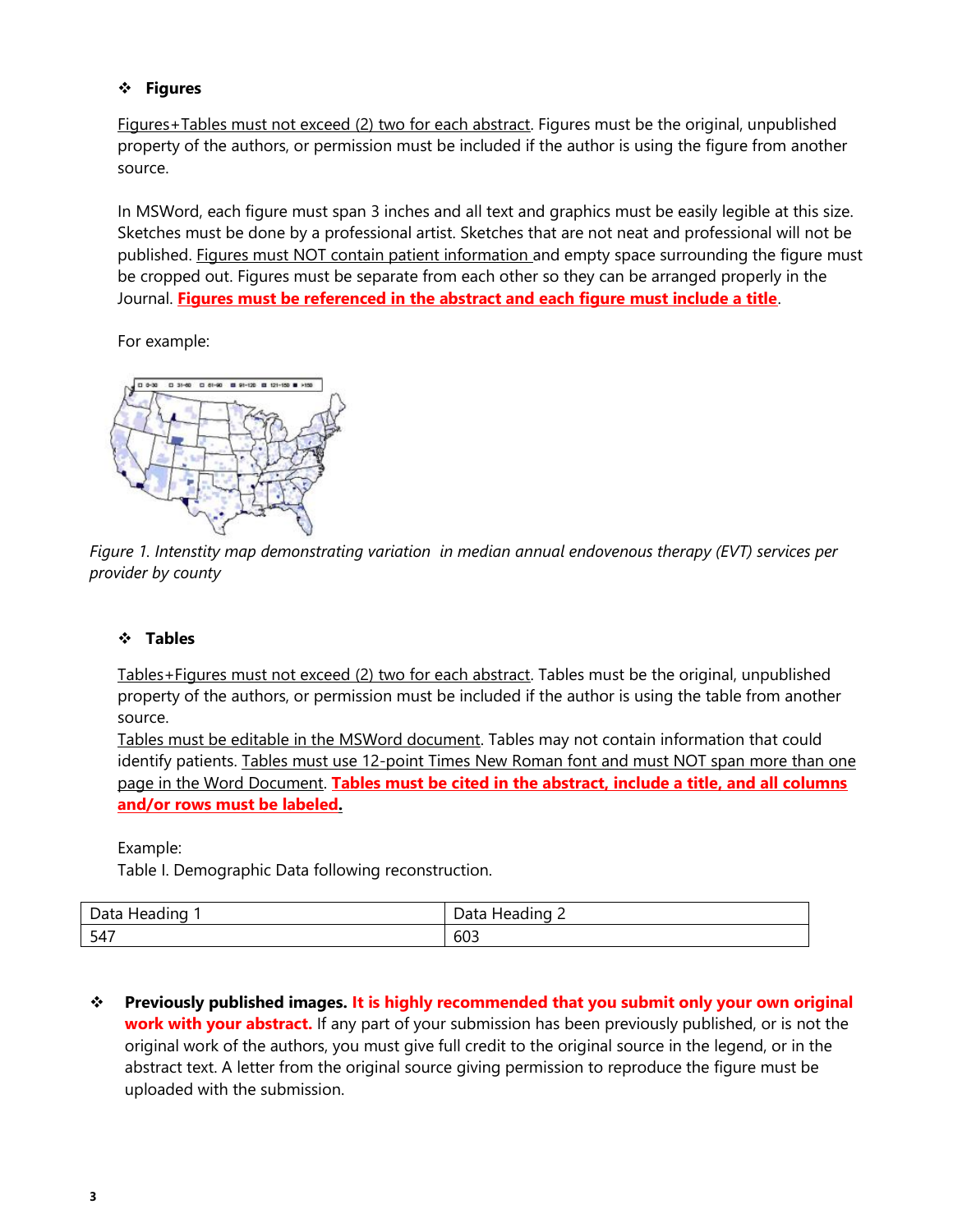## **Manuscript Submission to the** *Journal of Vascular Surgery Publications\**

The authors of abstracts that come to oral presentations *are required to submit* a manuscript to the *Journal of Vascular Surgery*.



*\* If authors do not submit a manuscript by 90 days after the conclusion of the meeting, then the first and senior authors will not be allowed to submit an abstract for one year (i.e., the 2023 meeting) .* The exception *to mandatory submission* will be made for authors whose abstracts are accepted for *case report presentations and poster presentations*, who will be encouraged but not required to submit a manuscript to the *Journal of Vascular Surgery Publications*.

The guidelines for submission of your Manuscript(s) may be found on the *Journal of Vascular Surgery*  **Publications** website [www.editorialmanager.com/jvs.](about:blank) Please refer to the "Instructions for Authors." Once the manuscript is submitted, please send a confirmation of submission to **Dr. Patrick Muck, MVSS Recorder** at [muckpatrick@gmail.com](about:blank)

## **ON-LINE SUBMISSION INSTRUCTIONS**

If you have submitted an abstract to the Midwestern Vascular meeting using OASIS, **please use the same login information.** 

If this is your first time visiting the Midwestern Vascular Surgical Society abstract submission site, please select **"Click here to create a new user Account".** You will be prompted to enter your contact information, and to select a new login and password for use with the abstract submission system.

- Follow the instructions as requested by the program and complete all submission steps.
- To complete each step, make sure that you have entered information into all the required fields and click the "Continue" button to save your work.
- Abstracts that do not adhere to the submission policy will not be confirmed as complete by the system. Only completed abstracts will be considered.
- When you have completed your work, click on the "review my work" link to verify that your submission is complete and appears the way you want to submit it.
- If requested, the Oasis Abstract System will send you a confirmation email once your submission is complete. Authors will be notified by June 1, 2021.

## **PRESENTATION TYPES**

You must indicate the presentation type as follows:

Free Paper Presentation Only Case Report Both Free Paper and \***Guthrie Award** – Basic Science Research by a Trainee Both Free Paper and \***Szilagyi Award** – Clinical Research by a Trainee Both Free Paper and **\*Pfeifer Award –** Best Venous Paper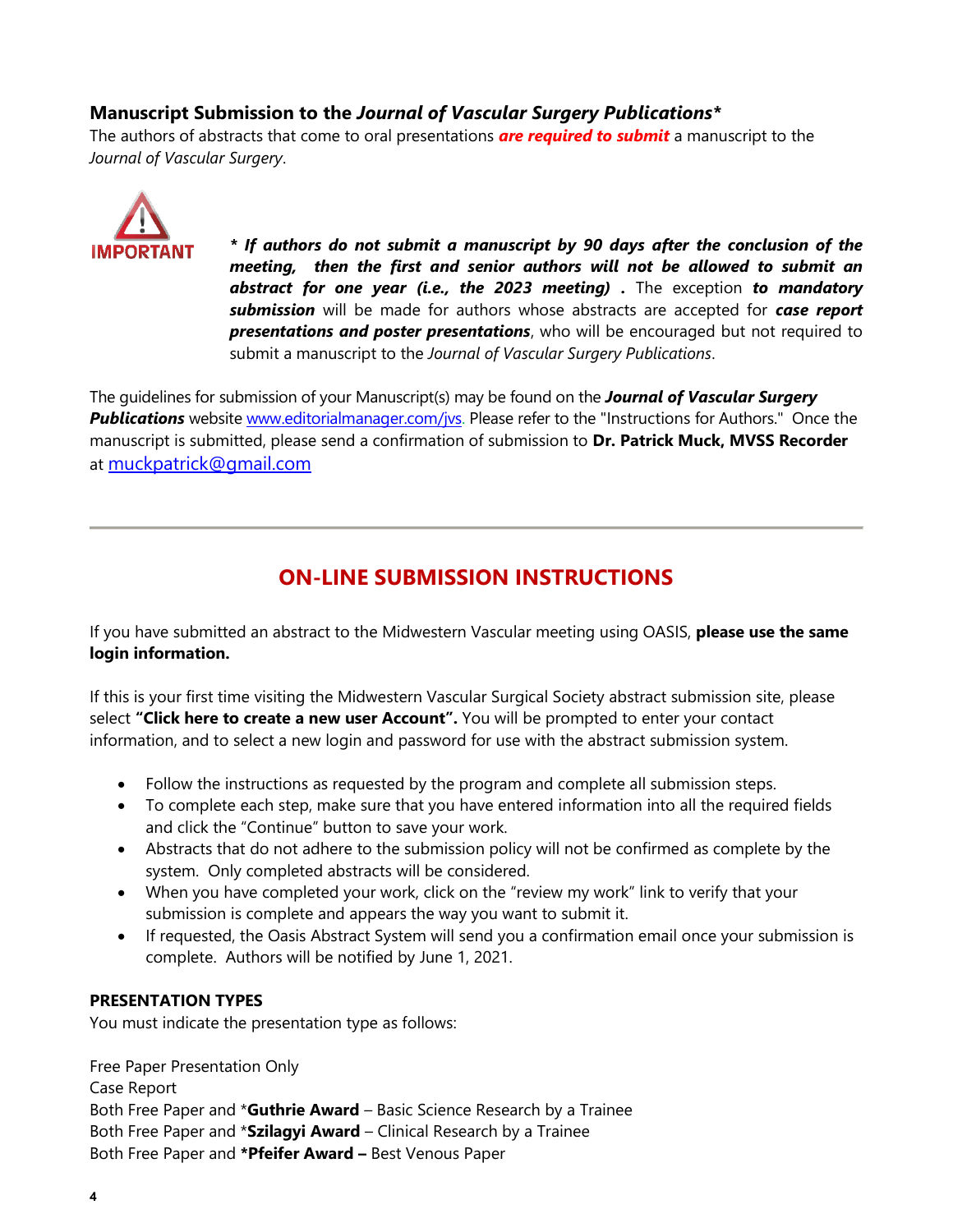**Case Reports:** Your abstract length should be in the form of a case study, technique descriptions or other topic amenable to a **3-minute presentation** (typically less than 8 slides). Time limits and limited question and answer will be strictly enforced.

### **SUBMISSION REQUIREMENTS FOR AWARDS**

- **Guthrie, Szilagyi and Pfeifer Award Submissions:** Submissions for these awards are: Basic Research by a Trainee for the Charles C. Guthrie and Clinical Research by a Trainee for the D. Emerick Szilagyi Award. John R. Pfeifer Award for Best Venous presentation does not have to be submitted by a Trainee. **Awards will be given** based on the best abstract and presentation at the Annual Meeting.
- Presentations will be judged at the Annual Meeting by members of the Program Committee.

### **SELF-ASSESSMENT-MOC**

The Society offers Self-Assessment Credit that meets the ABS requirements for MOC Part 2. As part of the abstract submission, authors are required to submit two (2) multiple choice questions that can be answered by the content of your abstract. *These questions are required with submission of your abstract – please refer to the MOC submission step.*

**IMPORTANT RULE:** *Case-based questions are required.* **Each question should have four (4) possible answers**. True-false responses, and responses that include **"all of the above," or "none of the above," are not permitted. The correct answer must be noted or included.**

## **ABSTRACT PREPARATION GUIDELINES**

#### **AUTHORS/MEMBERSHIP REQUIREMENT**

It is the policy of the Midwestern Vascular Surgical Society that either the primary author or one of the coauthors of each abstract be a member of the MVSS. **If none of the Authors are members of the Society, a member of the MVSS must sponsor your abstract**. *\*If a member is not included, or sponsorship information is not entered, your abstract will not be reviewed by the Program Committee.* **Member Sponsors are required to contact the Society's Administrative Offices or upload the letter with your on-line abstract submission.**

The MVSS will send all correspondence to the primary author or member sponsor regarding the submission.

#### **AUTHOR BYLINE**

All authors must be listed in the order they will be published. Each author must have clear institution information. If medical degrees are listed, all authors in all submitted abstracts must have medical degrees unless the author(s) does not have a medical degree. If medical degrees are not listed, none of the authors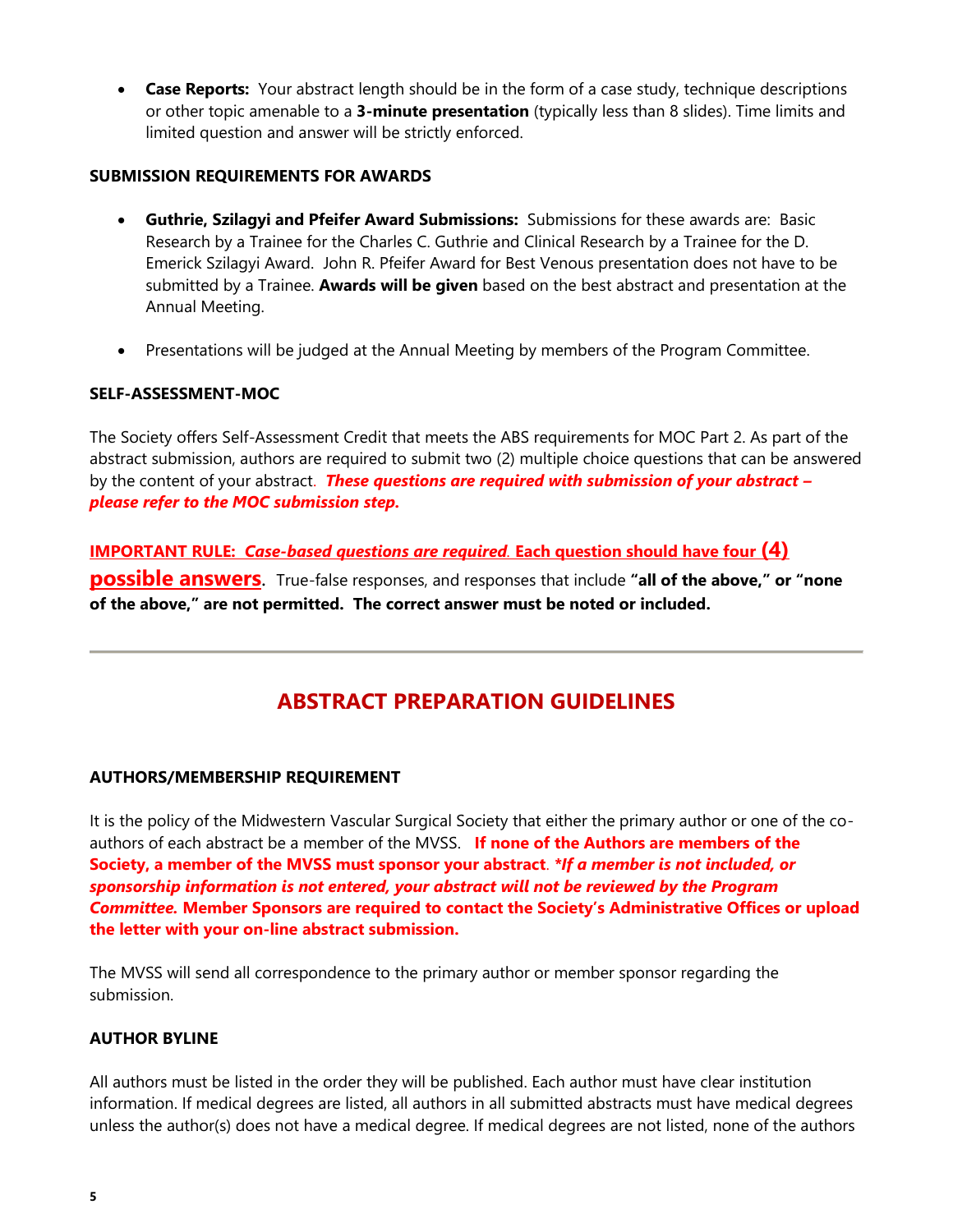in all submitted abstracts may have medical degrees.

## **ABSTRACTS/ABSTRACT TEXT**

- Do not include title or authors within the abstract text.
- Format in boldface type the Objective(s), Methods, Results and Conclusions.
- Do not use footnotes or references.
- **Follow the abstract preparation guidelines from the JVS on pages 2 and 3 for formatting, graphics/figures, and tables**.

**IMPORTANT: No reference should be made in or on the abstract to the name of the authors or institutions.** Failure to follow this quideline will result in the abstract being excluded from Review by the Program Committee.

**Case Report:** Your abstract length should be in the form of a case study, technique descriptions or other topic amenable to a **3-minute presentation with less than 8 slides**. Time limits and limited question and answer will be strictly enforced. Structure your abstract as a "case" report. Disregard the electronic structure for free paper submissions.

**Free Paper Submissions:** Abstracts are limited to **2,000** characters maximum (50 characters minimum) which does not include title and graphics (spaces not counted) and structured as follows.

**Title:** A short declarative title is required. Do not phrase your title as a question or submit a two-part title. **Objectives:** A brief statement of the purpose of the study and the current state of research in the field. **Methods:** The methods of study or experimental approach clearly, but briefly, defined.

**Results:** A summary of the results of the study, including sufficient details to support those conclusions. These may be presented in a brief table.

**Conclusions:** A statement concerning the significance of the work and its possible implications for future research.

- PowerPoint and Excel files cannot be uploaded in the system.
- If you do not maintain within with minimum or maximum character limit, the system will not accept your submission as "complete" and will show your submission as "incomplete" in the list of submitted abstracts.
- **Abstracts Submitted for Midwestern Vascular 2022 must adhere to the abstract preparation instructions from the** *Journal of Vascular Surgery Publications* **regarding formatting, graphics, and tables. Please refer to the Abstract Submission Policies on pages 2 and 3.**